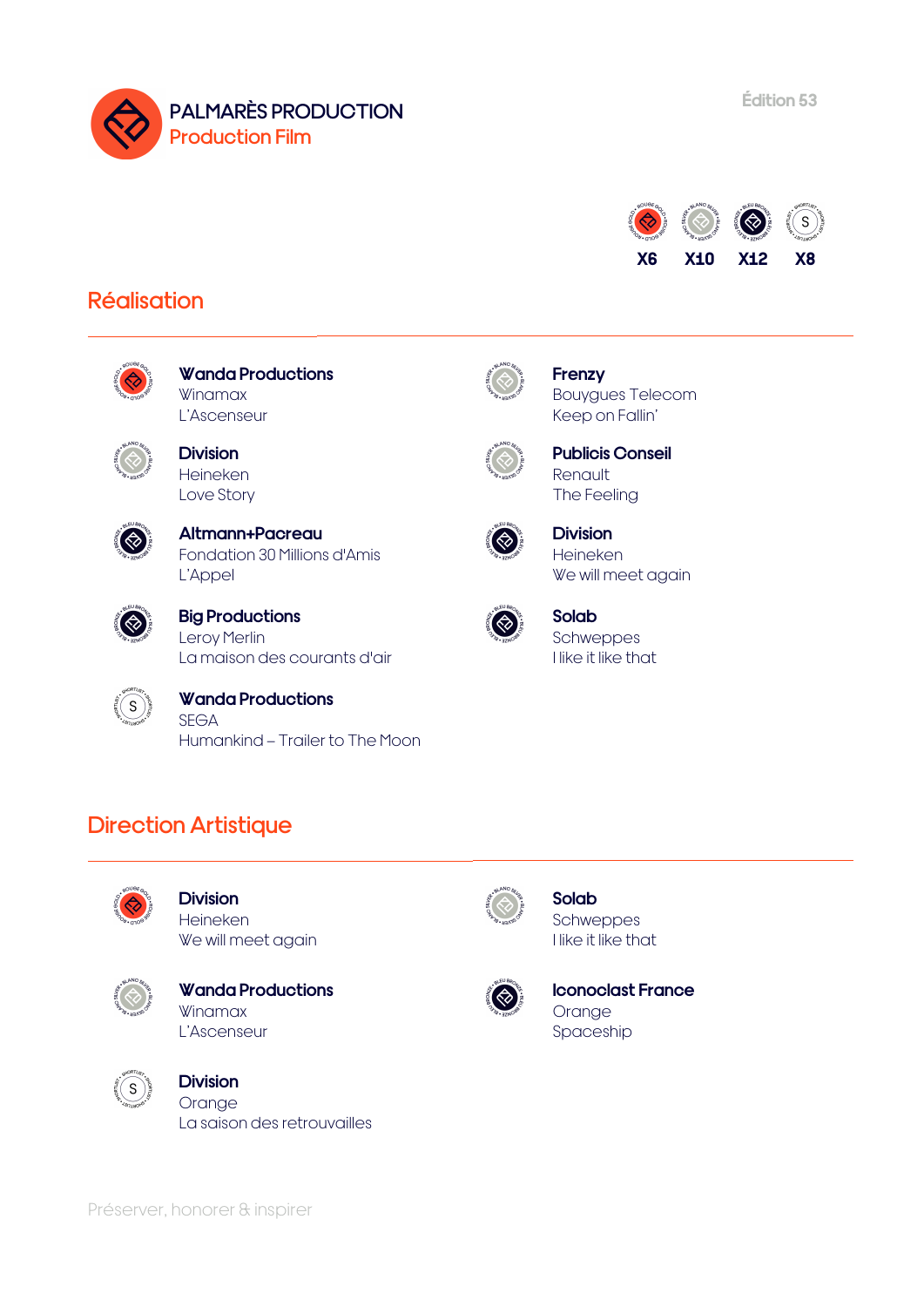### Réalisation Comédie



**Birth** Canal+ La punition



**Big Productions** EDF Eva - Déménagement



**Grand Bazar** Euromillions / FDJ Dans quelques secondes



**Henry** Castorama Changer nous fait avancer

# Direction de la Photographie



**Phantasm** Renault The Feeling



**Division** Heineken We will meet again



**DDB** De Beers I do



**Wanda Productions** Winamax L'Ascenseur



### **Solab**

Schweppes I like it like that

### **Montage**



**Wanda Productions** Winamax L'Ascenseur



**Phantasm** Renault The Feeling



**DeGaulle** Acadomia Le bon pote - Anglais



**Iconoclast France** Engie No energy to waste



**Henry** Canal+ Les Codes 2



**Iconoclast France** Engie L'Ecole de demain